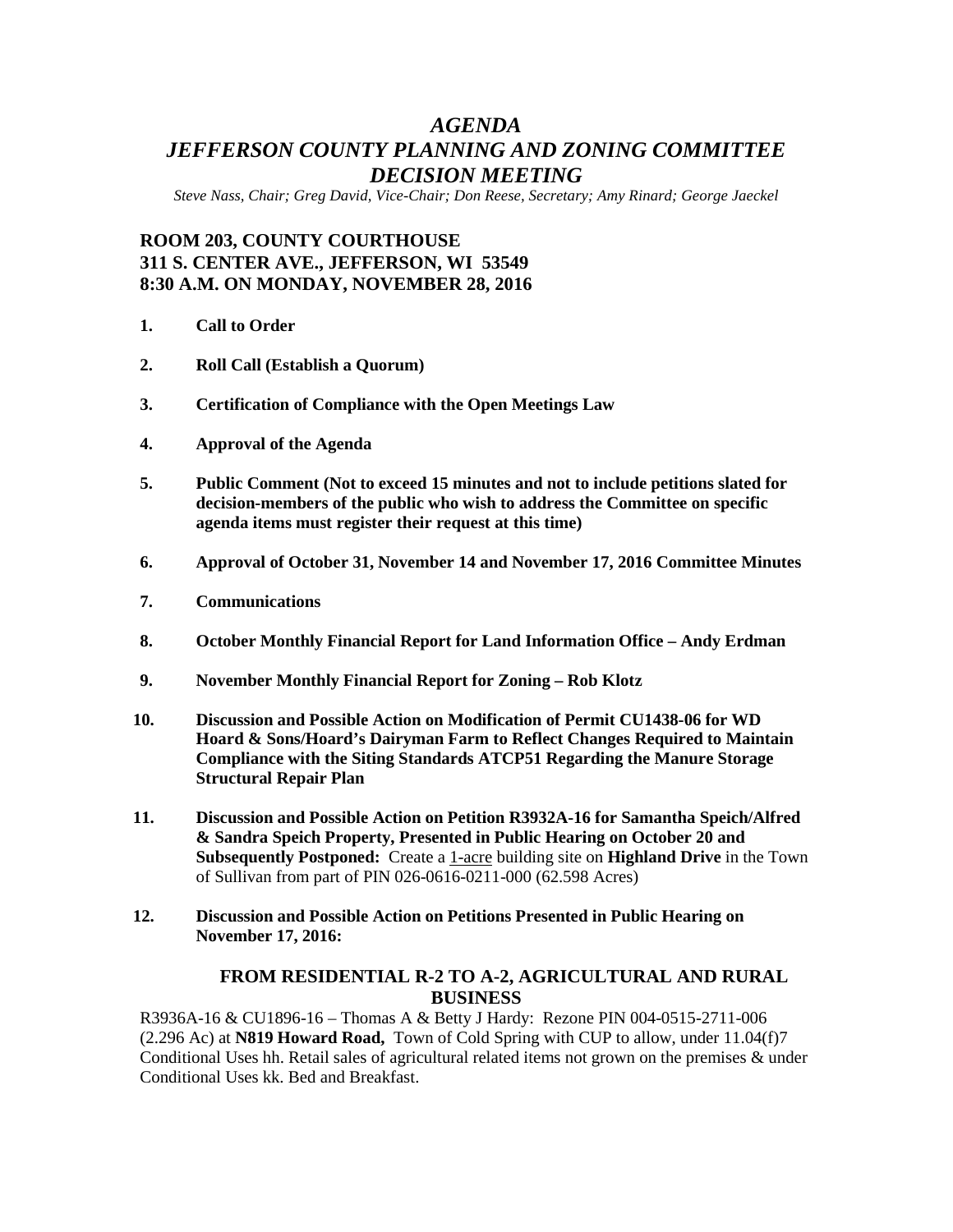#### **FROM A-1, EXCLUSIVE AGRICULTURAL AND R-2 RESIDENTIAL TO A-2, AGRICULTURAL AND RURAL BUSINESS**

R3937A-16 & CU1897-16 – Thomas A & Betty Hardy: Rezone all of PIN 004-0515-2711-004 (22.849 Ac) with CUP under 11.04(f)7 Conditional Uses hh. Retail sales of agricultural related items not grown on the premises and under 11.04(f)7 Conditional Uses rr. Farm store, also including a restaurant as an ag-related use of produce and animals grown on the farm. The site is at **N831 Howard Road** in the Town of Cold Spring.

## **FROM A-1, EXCLUSIVE AGRICULTURAL TO A-3, AG/RURAL RESIDENTIAL**

R3938A-16 – Curt & Lottie Stenjem: Create a 1-acre building site on PIN 018-0713-3132-001 (7.585 Ac) near **W9697 Britzke Road** in the Town of Lake Mills.

### **FROM A-1, EXCLUSIVE AGRICULTURAL AND A-2, AGRICULTURAL AND RURAL BUSINESS TO ALL A-2**

R3939A-16 – Timothy Otterstatter: Create a 1.49-acre lot around the buildings at **W2771 East Gate Drive** from PIN 032-0815-1231-000 (37.14 Ac) in the Town of Watertown.

### **CONDITIONAL USE PERMIT APPLICATIONS**

CU1898-16 – Adam & Megan Schuett: Allow a commercial stable of 10 or more horses at **N3803 Duck Creek Rd,** Town of Jefferson on PIN 014-0615-1441-000 (36.492 Ac). The property is zoned A-1, Exclusive Agricultural.

CU1899-16 – Scott Construction Inc: Allow expansion of mineral extraction and processing including occasional use of a portable asphalt mix plan under Sec. 11.05(c) for the existing pit and operations originally approved under CU1447-06 and also as required by NR135, on PINs 014-0614-1921-002 (9.99 Ac), 014-0614-1923-002 (21.972 Ac), 014-0614-1924-001 (38.852 Ac) and 014-0614-1931-001 (20 Ac). The site is in an A-1, Exclusive Ag zone at **W7161 County Road J,** Town of Jefferson,

CU1900-16 – Steven J Statz: Allow an extensive on-site storage structure of 1,200 square feet, 17 feet in height in a Residential R-2 zone at **N8878 River Rd.** The site is on PIN 032-0815- 1411-002 (3.032 Ac) in the Town of Watertown.

CU1901-16 – Joan Key  $&$  Tammy Henningsen: Allow a kennel for up to ten dogs in an A-1, Ag zone at **W4285 County Road B**, Town of Farmington on PIN 008-0715-1712-001 (2.357 Ac).

CU1902-16 – Steve and Jody Knoebel: Allow a commercial kitchen as an ag-related use, defined by the ordinance under 11.04(f)6 under Conditional Use d. for processing and sales of farm-grown produce and fruit-based products in the existing farm store at **N5648 South Farmington Rd.** The property is in the Town of Farmington in an A-1, Exclusive Ag zone on PIN 008-0715-2434-000 (25 Ac).

#### **13. Possible Future Agenda Items**

**14. Upcoming Meeting Dates**

**December 12, 2016, 8:00 a.m. – Site Inspections Beginning in Courthouse Room 203 December 15, 2016, 7:00 p.m. – Public Hearing in Courthouse Room 205 January 9, 2017 – Decision Meeting in Courthouse Room 203**